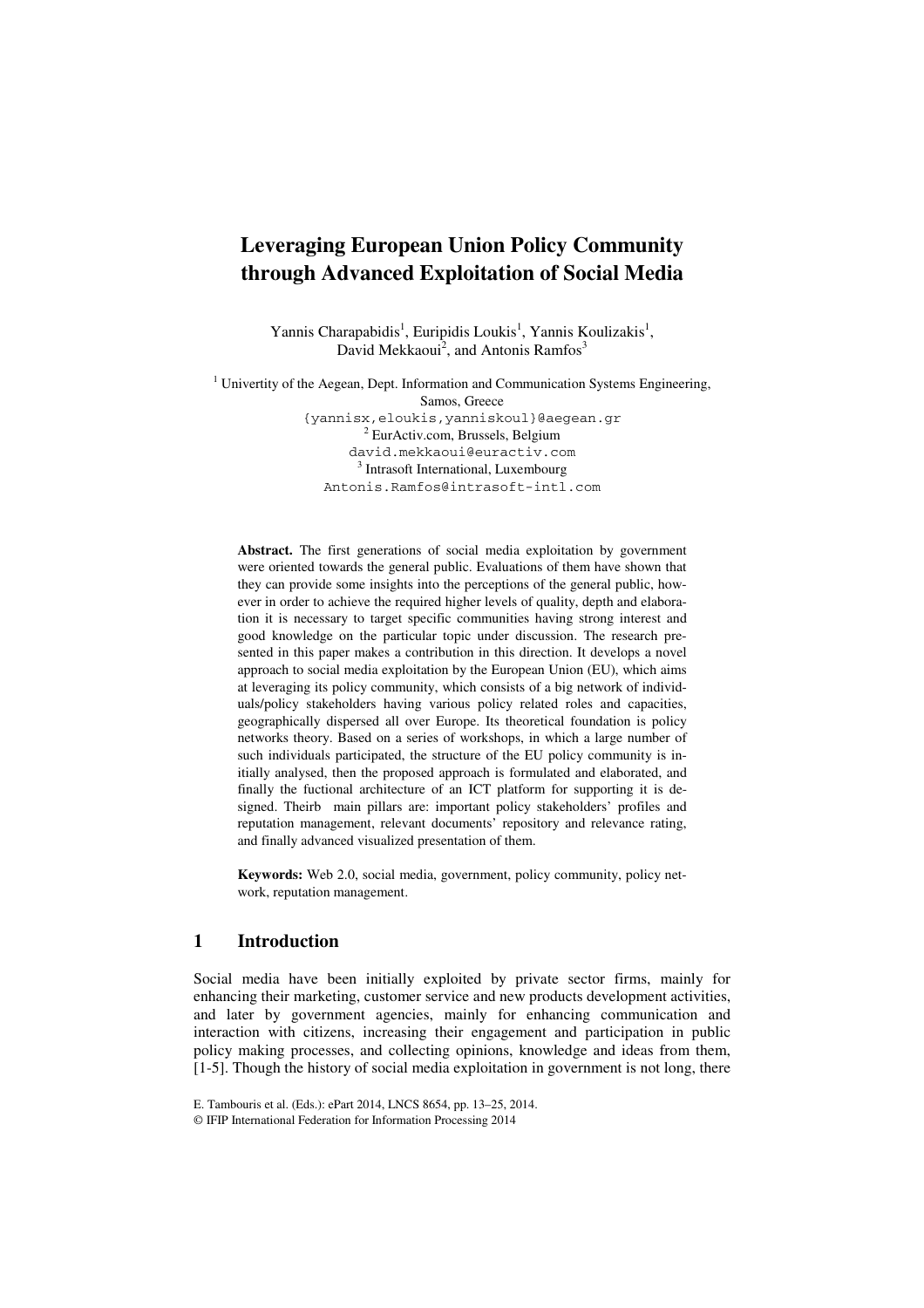has been a rapid evolution in the relevant practices, so that we can distinguish some discrete 'generations' in them, which are outlined in the following section 2. The first generation of social media exploitation in government was based on the manual operation of accounts in some social media, while the subsequent generations adopted more automated approaches exploiting the application programming interfaces (API) of the targeted social media [6-11]. However, all previous generations share a common characteristic: they were oriented towards the general public, and did not target any particular group. The first evaluations of them have shown that they can provide valuable insights into the perceptions of the general public, but in order to achieve the required higher levels of quality, depth and elaboration it is necessary to target specific communities having strong interest and good knowledge on the particular topic/policy under discussion [12-13].

The research presented in this paper makes a contribution in this direction. It develops a novel approach to social media exploitation by the European Union (EU), which aims at leveraging its policy community, consisting of a big network of individuals/ EU policy stakeholders having various policy related roles and capacities, and geographically dispersed all over Europe. The above context is quite interesting, due to the long and extensive debate about the EU 'democratic deficit' (see for instance [14]), one of its main dimensions being the limited accessibility of its main institutions to the multiple stakeholders of the EU policies dispersed in all member states. Its theoretical foundation is the abovementioned policy networks theory. The research presented in this paper has been conducted as part of project EU-Community (for more details see http://project.eucommunity.eu/), which has been partially funded by the 'ICT for Governance and Policy Modelling' research initiative of the EU.

The paper is organized in seven sections. In the following section 2 the background of our research is presented. Then in section 3 the research methodology is described. In the following three sections the first results of our research are outlined: the identified structure of the EU policy community (in section 4), the basic concepts of the proposed novell approach (in section 5), and the functional architecture of the required supporting ICT platform (in section 6). The final section 7 summarizes the conclusions and proposes future research directions.

### **2 Background**

#### **2.1 Social Media in Geovernment**

It is widely accepted that social media have a good potential to drive important and highly beneficial innovations in government agencies, both in the ways they interact with the public outside their boundaries, and in their internal operations and decision making [5]. They can lead to the creation of new models and paradigms in the public sector: i) social media-based citizen engagement models, ii) social media-based data generation and sharing models, and iii) social-media based collaborative government models [3]. According to Don Tapscott [15] 'the static, publish-and browse Internet is being eclipsed by a new participatory Web that provides a powerful platform for the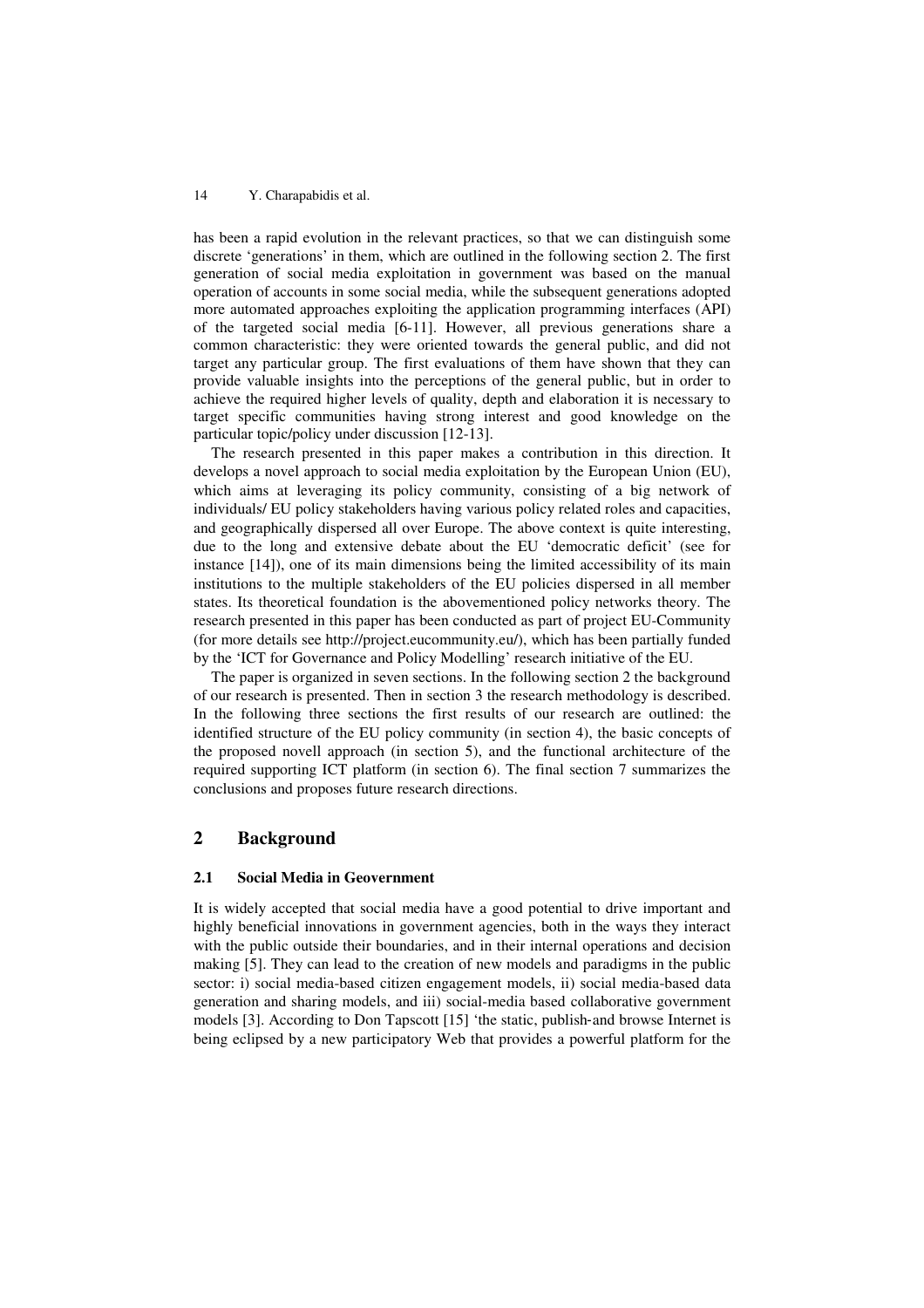reinvention of governmental structures, public services and democratic processes', leading to the emergence of a new 'Government 2.0' paradigm, which is quite different from the previous paradigms. Social media provide to government agencies big opportunities for: i) increasing citizens' participation and engagement in public policy making, by providing to more groups a voice in discussions of policy development, implementation and evaluation; ii) promoting transparency and accountability, and in this way reducing corruption, by enabling governments to open up large quantities of activity and spending related data, and at the same time enabling citizens to collectively take part in monitoring the activities of their governments; iii) crowdsourcing solutions and innovations, by exploiting public knowledge and creativity in order to develop innovative solutions to the increasingly complex societal problems [1-5].

The first generation of social media exploitation in government was based on the manual operation of accounts in some social media, posting relevant content to them (e.g. concerning current and future policies and activities) manually, and then reading citizens' interactions with it in order to draw conclusions from them. It was quickly realized that this approach was inefficient, and this gave rise to the development of a second generation of social media exploitation in government, which is characterised by higher level of automation of the above tasks, taking advantage of the extensive and continuously evolving API that social media increasingly provide [6-8]. In particular, the main characteristics of this second generation are:

a) the automated posting of policy related content in multiple accounts of the government agency in various social media, using their API, in order to stimulate citizens' reactions and relevant discussion,

b) the automated retrieval of various types of citizens' interactions with this content (such as number of views, likes and retransmissions, comments, etc.), and/or other relevant content, using again the corresponding API,

c) and the sophisticated processing of these interactions in order to support drawing conclusions from them.

This approach can be viewed as an 'active crowdsourcing' by government, in which the latter poses a specific policy related topic/question through its postings, and aims to collect citizens' reactions, proposals and ideas on it.

However, the above approach necessitates that citizens are attracted in the social media accounts of government agencies, and move their political discussion there. Very often this is difficult: citizens have already some well established electronic spaces where they are conducting their political discussions, such as various political blogs, news sites, etc., which they perceive as more 'independent' and friendly, and they find no reason to move their political discussions to government agencies' social media accounts. This gave rise to the development of a third generation of social media exploitation by government [9-11], in which government agencies go beyond their social media accounts:

i) they retrieve the extensive public policy related content created by citizens freely (without any government initiation, stimulation or moderation) in numerous social media sources (e.g. political blogs and microblogs, news sites, etc.), in a fully automated manner, using their API,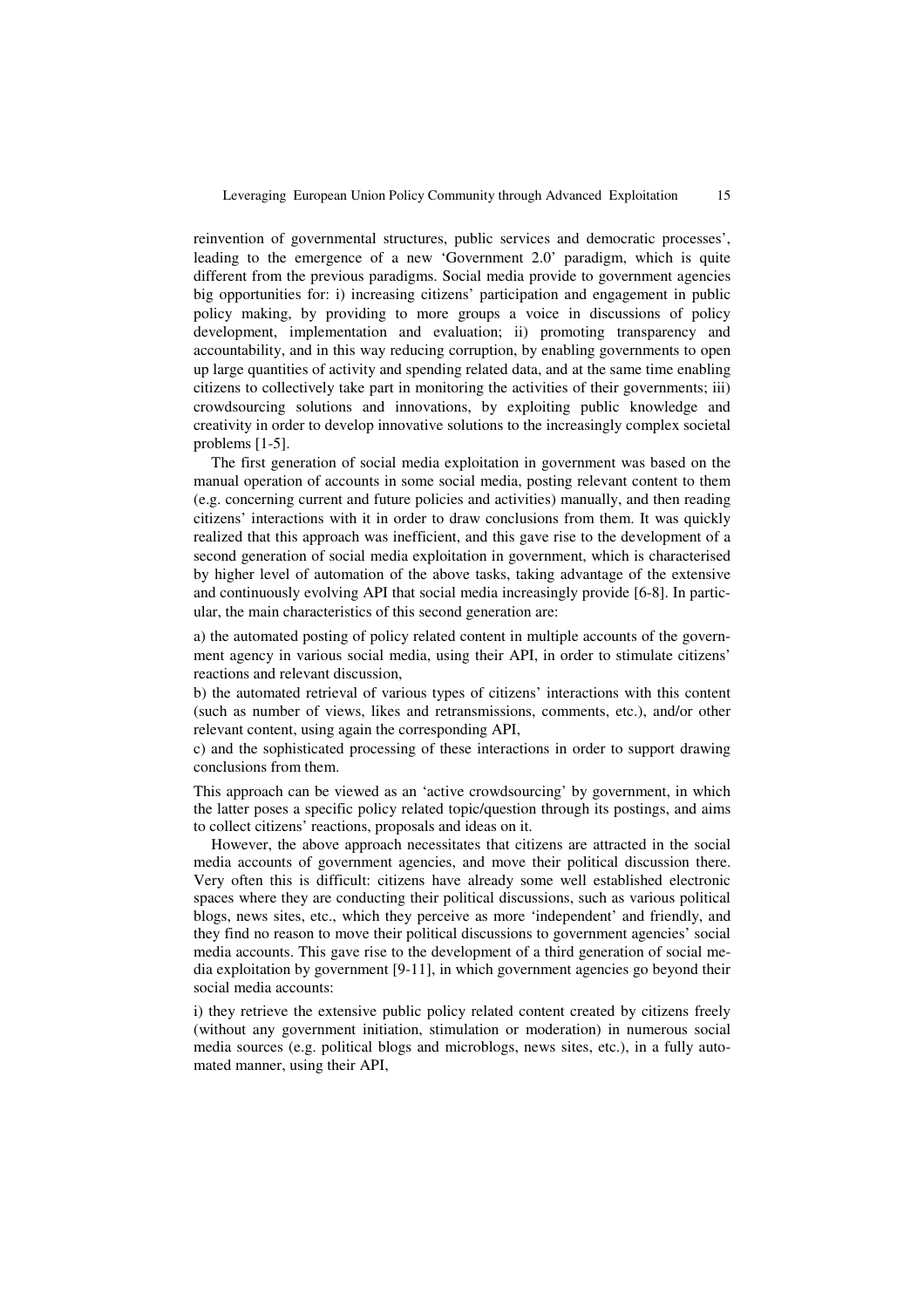ii) and make advanced linguistic processing of it, in order to extract needs, issues, opinions, proposals and arguments raised by citizens on a particular domain of government activity or policy of interest.

This extension can be viewed as 'passive crowdsourcing' by government, in which the latter is not actively conducting crowdsourcing (by posing to citizens particular discussion topics or questions, as in the previous approach), but remains passive, just 'listening' to what citizens discuss, and analyzing the content they freely produce.

The above three generations of social media exploitation by government share a common characteristic: they were oriented towards the general public, and did not target any particular group. The first evaluations of them (e.g. [7], [12-13]) have shown that they can provide useful 'high-level' information concerning advantages and disadvantages of existing government policies, and also important issues and problems, as perceived by social actors, as well as some solution directions they propose. This information is definitely useful for the design of public policies taking into account the perceptions and opinions of the general public. However very often it is at a too high level and lack depth and elaboration. Therefore in order to achieve more depth, elaboration and quality it is necessary to target specific communities that have strong interest and good knowledge on the particular topic/policy under discussion. In this direction policy networks can be very useful; in the following section a review of previous literature on them is provided.

#### **2.2 Policy Networks**

Extensive research has been conducted in the political sciences concerning policy networks, which has revealed their importance in the modern governance system for the formulation and implementation of public policies [16 - 18]. As policy networks are defined sets of formal and informal institutional linkages between various both governmental actors and non-government actors (such as representattives of professions, labour unions, big businesses and other interest groups) structured around shared interests in public policy-making and implementation. They first gained currency and importance in the 1970s and especially the 1980s, when governments expanded their involvement in society and the economy, so policy making became much more complex, specialized, and fragmented than previously. In this context of increased complexity and specialization governments realised that previous unilateral modes of governance are insufficient, since they needed the resources and cooperation of non-state actors (initially economic actors and later other social actors as well) in order to have predictability and stability in their policy-making environments. The emergence of policy networks, in which state actors and non-state actors were cooperating (and sometimemes bargaining) for policy formulation and implementation was seen as a response to this context. This trend was strengthened later due to the increasing complexity of the big social problems that had to be addressed through public policies, the globalisation of the economy, and also the emergence of supranational governance institutions, such as the European Union, which undertook some competences from national governments, reducing their power and intervention capacity [19-21]. In policy networks the non-state actors provide to the state actors on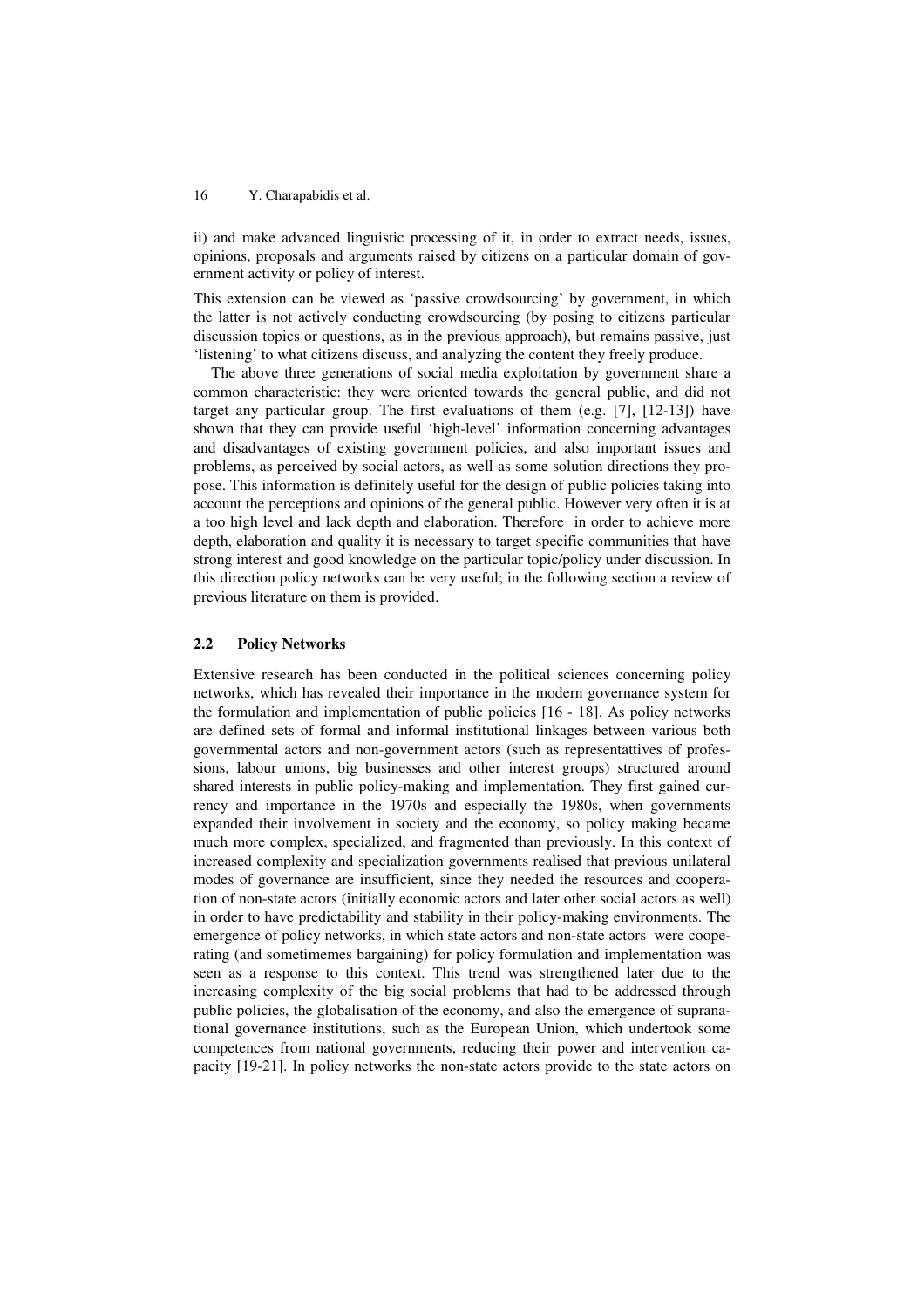one hand information, knowledge and expertise, and on the other hand support for the formulation and implementation of public policies, and legitimization of them; in return the former have the opportunity to influence the public policies (e.g. legislation, allocation of government resources) towards directions beneficial to them.

There are important differences among policy networks functioning in various countries and sectors with respect to several characteristics, such as the number and type of participants, the balance of power among them, the distibution of important resources, the density of interaction among participants, the degree of homogeneity in value and beliefs and the functions performed, which impact significantly participants' behaviour and policy outcomes [22-25]. This has lead to the development of several policy network typologies. In [22-23] eight types of policy networks are identified, based on three structural characteristics of the participating state and society actors: the bureaucratic autonomy and the coordination capacity of the state actors, and the degree of mobilization and organizational development/capacity of societal actors; each of them is more appropriate for a particular context (sector type:expanding, stabilizing or declining) and policy type: anticipatory, or reactive)). It should be noted that in some of these policy networks government agencies are dominant (state directed networks), in some others societal actors have more power (clientele pluralist networks), while there are more 'balanced' ones in which there is balance of power between state and economic actors (corporatist networks). Another important characteristic of policy networks is the density of interactions among participants: according to [25] networks that are stable over time and are characterized by dense interactions among network members can foster the development of shared values and beliefs concerning desirable policy objectives and instruments, and also cooperation rules.

At the same time policy networks are important mechanisms for and facilitators of policy changes in cases of important changes in the external context (e.g. economic, ideological, knowledge, institutional changes) [25-27]. Contextual changes are sensed by one or more network's actors, who inject new ideas to the network, which are then transmitted to the other actors; furthermore, very often external context changes lead to changes in policy network's composition, entry of new actors, and also changes in the levels of influence of the existing actors. The above lead to collective awarenes of the changing external context and the inability of network to address it, and to changes of the perceived strategic interests of the individual network partners and the balance of strategic resources among them, resulting in the gradual development of new foundations and bases for collective strategic action, and finally incremental or paradigmatic policy changes.

Policy networks today play in general a significant role in deciding which issues will be included and excluded from the policy agenda, in shaping definitions of policy problems, and also the behaviour of actors through defining 'the rules of the game', in the selection of appropriate solutions, privileging certain interests and in general in shaping the substance of public policy [18]. For this reason it is important that policy networks are 'balanced' (=include all the important stakeholders) and transparent (=the positions of the stakeholders are visible and clear, and serve as bases for the formulation of public policy) to the highest possible degree.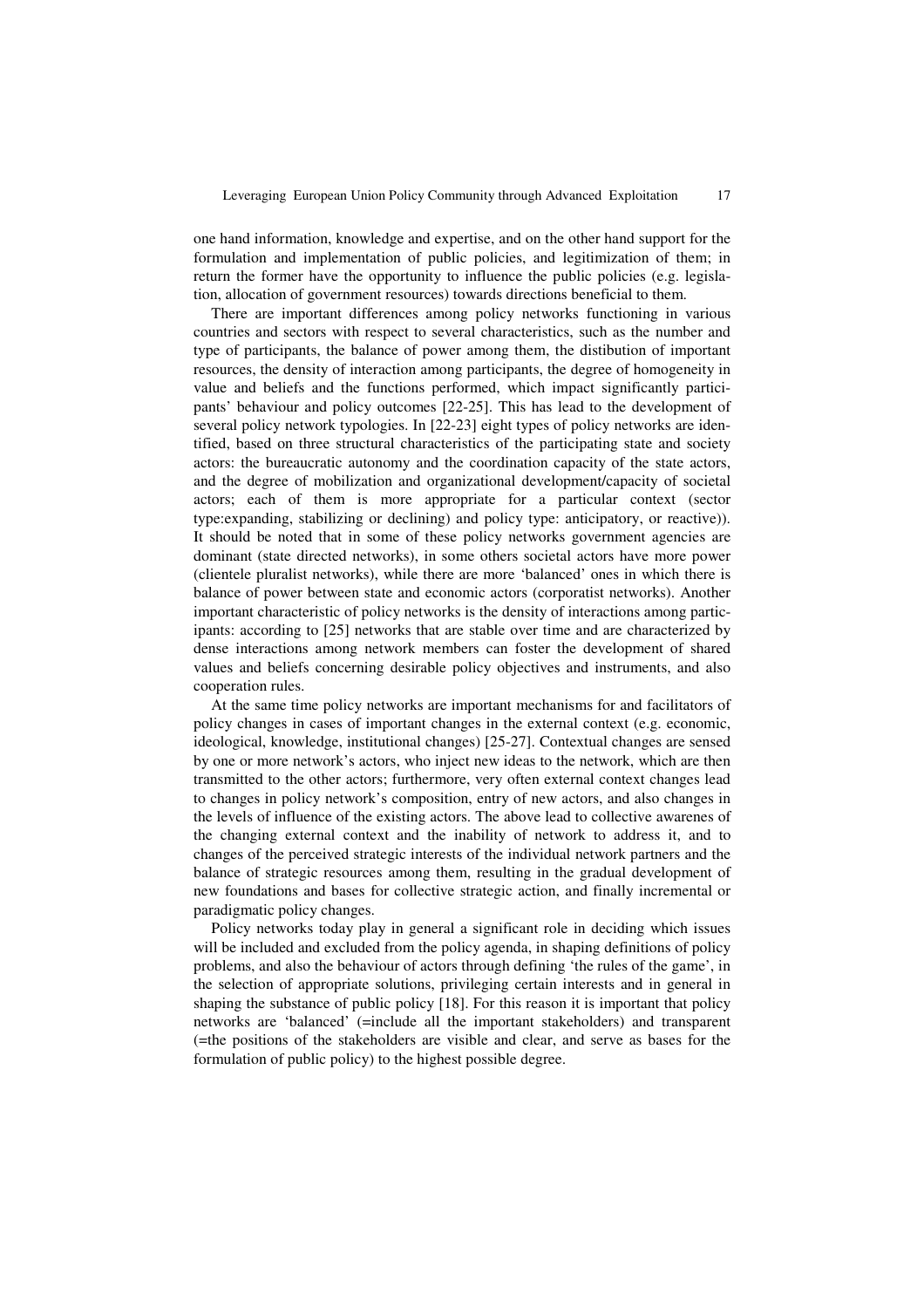### **3 Research Methodology**

In order to gain a better understanding of the structure of EU policy community, formulate and elaborate the proposed approach of leveraging it by exploiting the social media, and also collect the specific users' requirements from a supporting ICT platform, thirteen workshops (named as CreActiv1 to Creactiv13) were organized as part of the preparation and the implementation of the abovementioned EU-Community project. The EurActiv.Com (a leading EU policy online media network (www.euractiv.com), which participates as partner in this project) and the Fondation EurActiv Politech (a public service foundation (www.euractiv.com/fondation) having as main mission 'to bring together individuals and organisations seeking to shape European Union policies, also partner of this project') were the organizers of these workshops. The participants were various representatives of important EU policy stakeholders (such as industry federations), members of the advisory boards of EurActiv.Com and Fondation EurActiv Politech, thematic experts in several EU policies (such as the renewable energy policies), policy analysts, registered users of EurActiv.Com portals; also permanent staff of various hierarchical levels from the European Commission, including the Director-General of European Commission DG Connect.

The first five workshops aimed mainly to gain a better understanding of the structure of EU policy community, and also to formulate and elaborate the proposed approach. The next five workshops had as main objective to elicit and collect users' requirements from an ICT platform suppoting the implementation of this approach. The final three workshops aimed to validate and elaborate the findings of the previous ones; also their participants filled a questionnaire concerning the EU policy related tasks they needed support for. The large experience of EurActiv.Com and Fondation EurActiv Politech in EU public policies formulation through extensive consultation with stakeholders (who very often publish stakeholders' position documents on various EU thematic policies in the portals of EurActiv.Com) was very useful for the successful execution of the above tasks.

### **4 Structure of EU Policy Community**

From our analysis it has been concluded that the EU, due to the big number of its involvement and intervention domains, the complexity and at the same time the importance of its policies, which concern its 27 member states (being quite heterogeneous in terms of economic development, political traditions, culture, etc.), has a large policy community. There are numerous social groups, organizations and persons, both in Brussels and in the 27 member states' capitals, who have some interest in EU policies and make systematically contributions in order to influence them (e.g. express opinions, positions and proposals, or provide relevant information and expertise). The EU relies much on these contributions. The above EU policy community can be broadly divided into three groups:

I) Decision makers: This group includes mainly the 'institutional triangle' formed by the Commission, representing the general interests of the EU, the European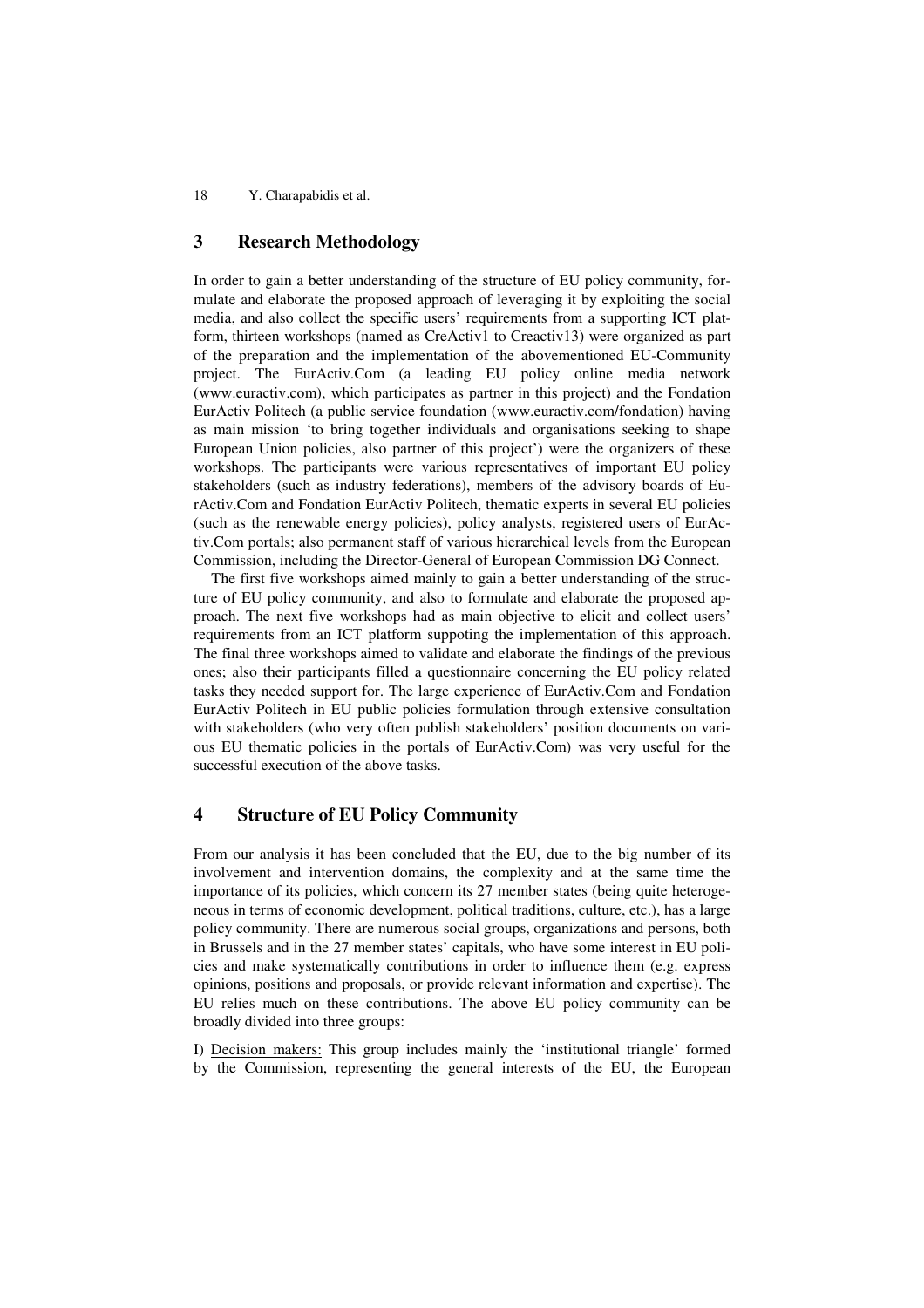Parliament, representing the peoples, and the Council, representing the Member States; these three institutions lay down the policies and legislative acts that apply throughout the EU. It also includes the European Investment Bank, the European External Action Service and the decenrtalised agencies and bodies (currently they are about 30). There are numerous employees of the above organizations involved in the formulation and implementation of EU policies with various roles.

II) Influencers: This group includes several hundred EU industry federations representing the interests of their industries at European level, and also many 'think tanks', mainly policy or research institutes performing research and advocacy concerning various EU policy related topics, such as social policy, technology, economic policy and culture; most of them are non-profit organizations, funded by governments, parties, advocacy groups, or businesses, or derive revenue from consulting or research work related to their projects. Furthermore this group includes many nongovernmental organizations (NGOs), which pursue various social aims, operating independently from any form of government. Finally there are many multinational corporations having offices in Brussels, which aim to represent and promote their interests and requirements concerning their activities in the European market.

III) Policy Analysts: This group includes many international media organisations that have journalists specialised and highly knowledgeable in EU policies and operation (some of these media are generic, while some others specialised in the EU, such as the EurActiv.Com). Also, there are many Brussels-based consultancy firms, which have expertise in the EU policy process in general, or in particular policy domains, and provide companies, public and private institutions, with guidance and support for influencing EU policies and decisions and having access to European funds.

### **5 The Proposed Approach**

Based on the conclusions of the evaluations of previous generations pf social media exploitation in government (section 2.1), on the previous research on policy networks (section 2.2), and also on the analysis of the needs of the EU policy stakeholders (using the research methodology described in section 3), we developed a novel approach to social media exploitation by government agencies that aims at leveraging their policy networks. It focuses on leveraging the extensive policy community of the EU (which has been described in the previous section 4) through advanced exploitation of social media, however it has a wider applicability for any type of government agency. From our workshops (see section 3) a clear conclusion was that the main need of EU policy stakeholders is to be better informed on the most knowledgeable and credible people and the most relevant documents on a specific policy related topic they are interested in, and also to associate the latter with the stages of the EU policy processes.

Therefore the main characteristics of the proposed approach are:

- it focuses on the EU policy community, and not on the general public, and aims to leverage it by increasing its 'interaction density' and also interaction quality, which as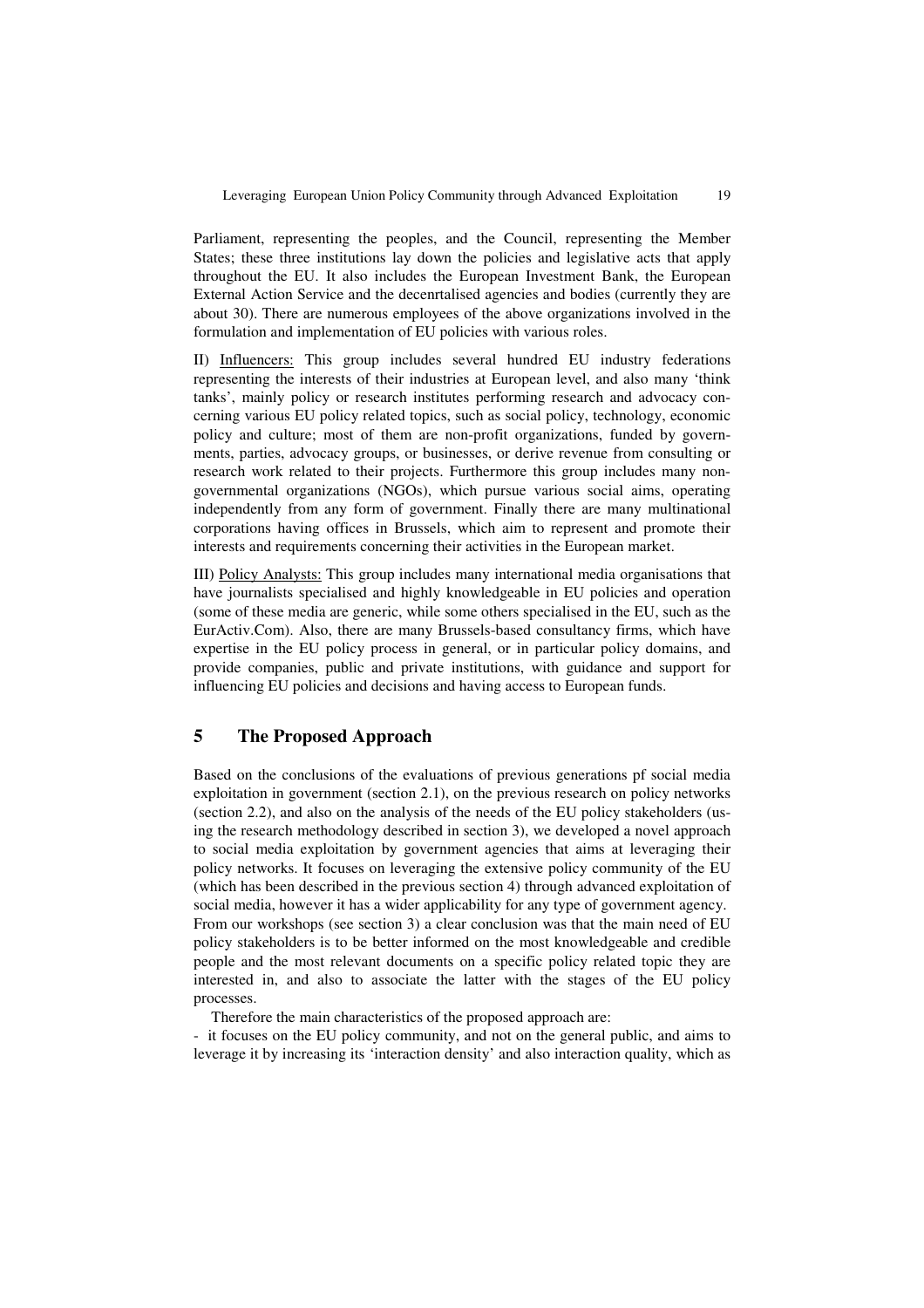mentioned previously in s ection 2.2 fosters the development of shared values and beliefs concerning desirable policy objectives and instruments ([16], [25]), and finally to increase the efficiency and effectiveness of this community;

- it provides support not only to the EU decision makers on policy formulation and implementation issues, but also to the other groups of the EU policy community as well, such as the various types of influencers and policy analysts, in order to exchange information, knowledge and expertise, and also opinions, positions and proposals, and improve their capacity to participate in and contribute to the EU policy processes,

- it adopts a 'selective' approach, focusing on the most knowledgeable and credible people on each topic we are interested in, by using advanced reputation management methods [28] (see following section 6 for more details),

- and also focusing on the most relevant documents (such as web pages, blog posts, social media content, online comments, word/pdf documents, collected from various external sources) on each topic we are interested in, using documents' curation/relevance assessment m methods (see following section 6 for more details). An overview of our approach is shown below in Figure 1.



Fig. 1. Overview of the proposed approach to social media exploitation by government agencies for leveraging their policy networks

We remark that it consists of three main processes: the first two of them crawl at regular time intervals the most relevant external sources of EU policies knowledgeable and credible people, and also of relevant documents of various types, update the corresponding databases, and also assess their reputation/credibility of the former and the relevance of the latter. These databases are used by the third process, which processes users' queries (e.g. concerning the most reputable/credible people or the most relevant documents on a specific topic) and presents the results, making use of visualisation/visual analytics techniques [29].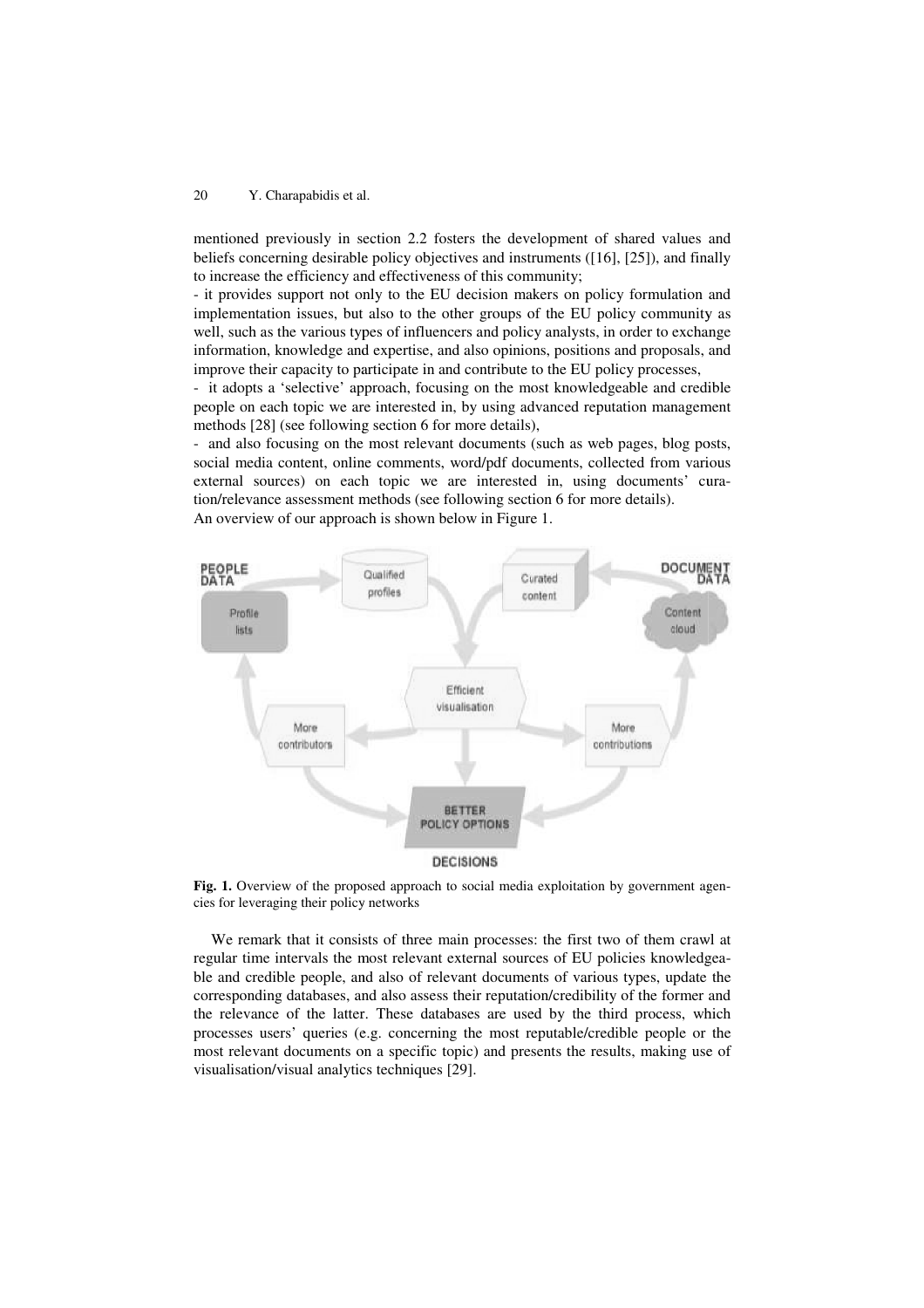Leveraging European Union Policy Community through Advanced Exploitation 21

## **6 ICT Platform Architecture**

An ICT platform has been designed for supporting the implementation of the above approach, and its architecture is shown in Figure 2. It consists of three components, named as EurActory, CurActory and PolicyLine, which correspond to the abovementioned three main processes.



**Fig. 2.** ICT Platform Architecture

The first 'EurActory' component crawls at regular time intervals various external sources of profiles of people with high levels of knowledge, expertise and credibility in one or more EU policies, such as the databases of EurActiv.Com, various professional registers, social media profiles, etc., and updates the corresponding EurActory EU policies knowledgeable and credible people database; also, the capability of selfregistration of people who believe that they have good knowledge of one or more EU policies is provided as well. Furthermore this component will perform credibility ranking, based on the following criteria (each of them having a specific weight):

- Self-evaluation: direct user input.
- Peers rating: based on a survey sent to most influencial users.
- Participation as speaker in important events on EU policies: through events' programs uploading, and speakers' names recognized and credited
- Organisation reputation: google ranking of the organisation name
- Position ranking (e.g. see EC Org Charts IDEA): based on scale of hierarchy
- Document assessment: results of authored documents' assessment by their readers
- Proximity trust: level of connection in social media
- Past reputation levels: taking into account reputation in previous months (its stability means credibility).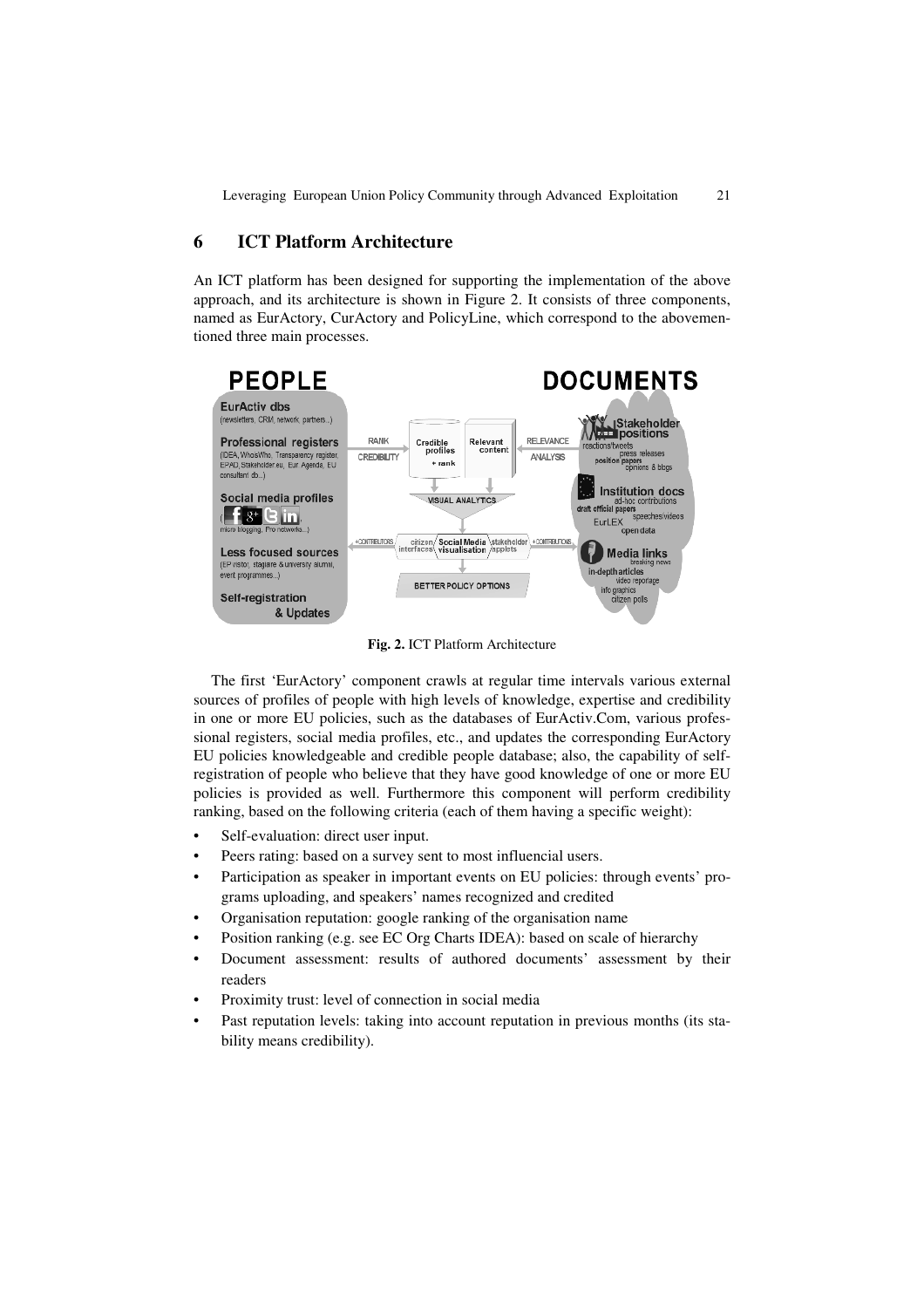The second 'CurActory' component crawls at regular time intervals various external sources of documents related to EU policies, such as websites of EU institutions (e.g. European Commission), relevant media (such as EurActiv, European Voice, EU Observer) and various EU policy stakeholders, and also social media accounts where relevant posistions and opinions are published, and updates the corresponding CurActory documents database. Also, the capability of manuall adding a document relevant to an EU policy/subpolicy is provided as well. These documents (with the widest meaning of this term including web pages, blog posts, social media content, online comments, word/pdf documents, etc.) are first related to the most relevant policy topic and subtopics (one document may match more than one subtopic), and then linked to one or more authors in the EurActory people database. Next, for each document its relevance is rated with respect to the above policy topic/subtopic (as one document may match more than one subtopic, it may as well get more than one rating, depending on the subtopic it is considered for). The criteria for this relevance assessent are:

- Author: his/her credibility ranking for the sepcific topic/subtopic.
- Social Media: is it engaging on social media?
- Quality: is it accurate? Or even valuable?
- Relevance: is it relevant to the topic? Or even timely?
- Endorsement: do you agree on the issues? Or even the solutions proposed?

(the last three criteria are rated by the readers, in a rating pop up window).

The third 'PolicyLine' component using the databases of the other two components enables a user to enter a specific policy related topic/subtopic and search for i) people with high levels of knowledge and credibility on it - the result will be the top ones in credibility ranking - or ii) for relevant documents – the result will be the documents with the highest relevance assessent in a PolicyLine visualisation form, which is shown in Figure 3, and includes four columns:

a) In the first column from the right it is shown in which of the steps of EU policy process (public debate, policy debate, draft, debate, decision, implementation, review) the particular topic/subtopic is

b) In the central column (seconfd from the left) there are links to various categories of official relevant documents from EU Institutions (e.g. white papers, green papers, Commission drafts, amendments, etc.)

c) In the first column from the left there are links to various stakeholder positions documents (e.g. from industry federations, NGOs, etc) related to the relevant official documents)

d) In the second column from the right there are links to relevant media analysis documents from EurActiv and other media, which are related to the relevant official documents.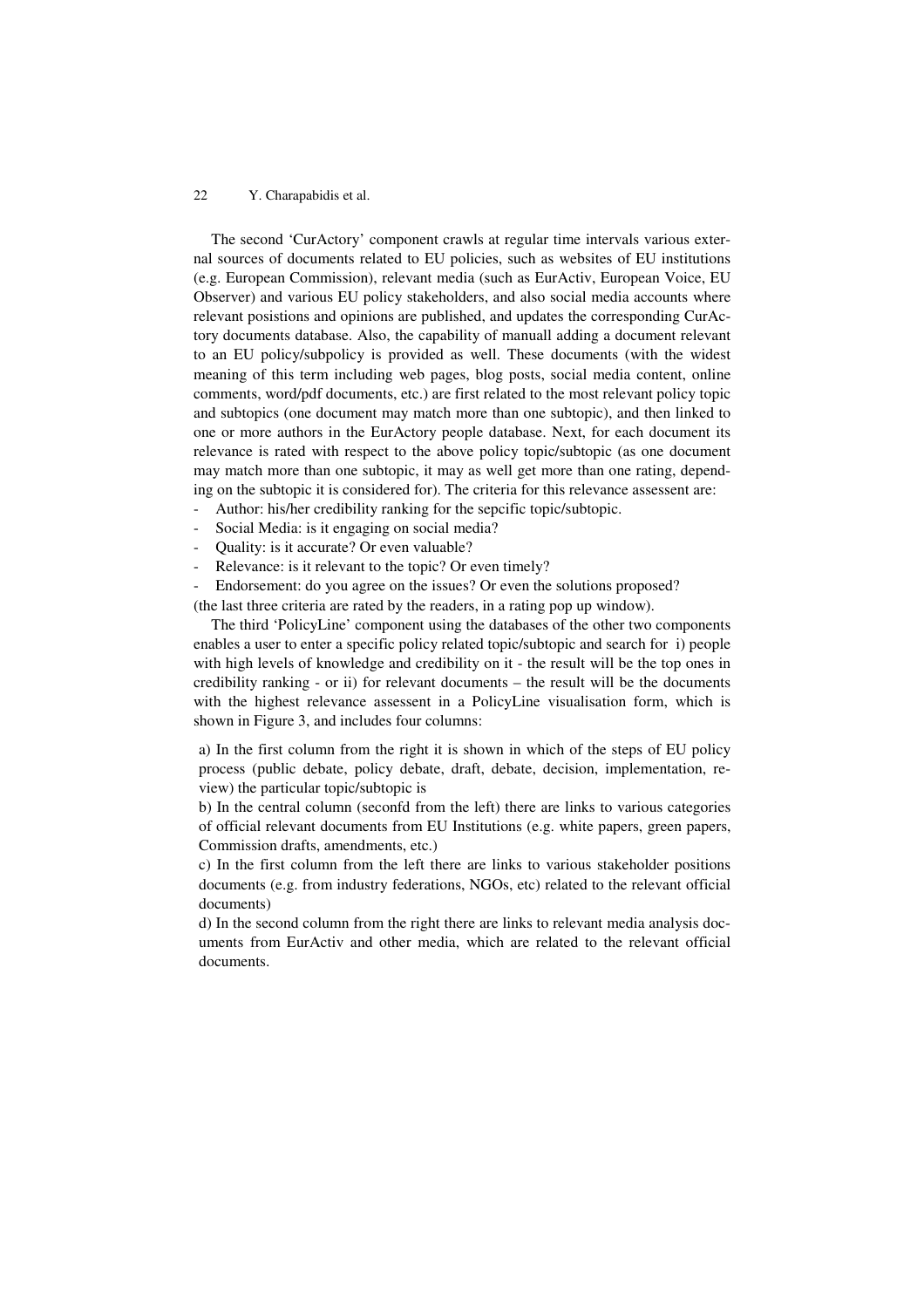

**Fig. 3.** PolicyLine Visualisation of documents relevant to a specific topic/subtopic

#### **7 Conclusions**

The first generations of social media exploitation in government were oriented mainly towards the general public, aiming to increase and enhance communication with them concerning various public policies under formulation or implementation. The research presented in the previous sections of this paper aims to develop a novel approach to social media exploitation in government, which is oriented towards leveraging the policy networks (consisting of various government and non-government actors having high levels of interest in and knowledge and experience on particular topics/policies). Its theoretical foundation is the policy networks theory, which has been developed through extensive political sciences research that has been conducted in this (briefly outlined in 2.2). This novell approach can give rise to a new fourth generation of social media exploitation in government, which is more focused on highly knowledgeable policy communities and networks. It does not aim to replace the previous wide public oriented generations (this would be negative for our democracy), but to coexist and be combined with them. There should be a balanced development of both these two orientations of social media use in government (towards the wide public and the policy networks respectively), and a complementarity between them: it is equally important for government agencies on one hand to gain insights into the feelings and perceptions of the citizens, and on the other hand to collect information, expertise, proposals and opinions from highly knowledgeable policy networks.

Further research is in progress as part of this project, which is going to evaluate the proposed approach in several pilot applications. This will allow us to assess the value of this approach along the main questions/dimensions proposed by policy networks theory (see section 2): To what extent it assists the EU institutions in collecting high quality opinions, proposals and knowledge from their policy networks? To what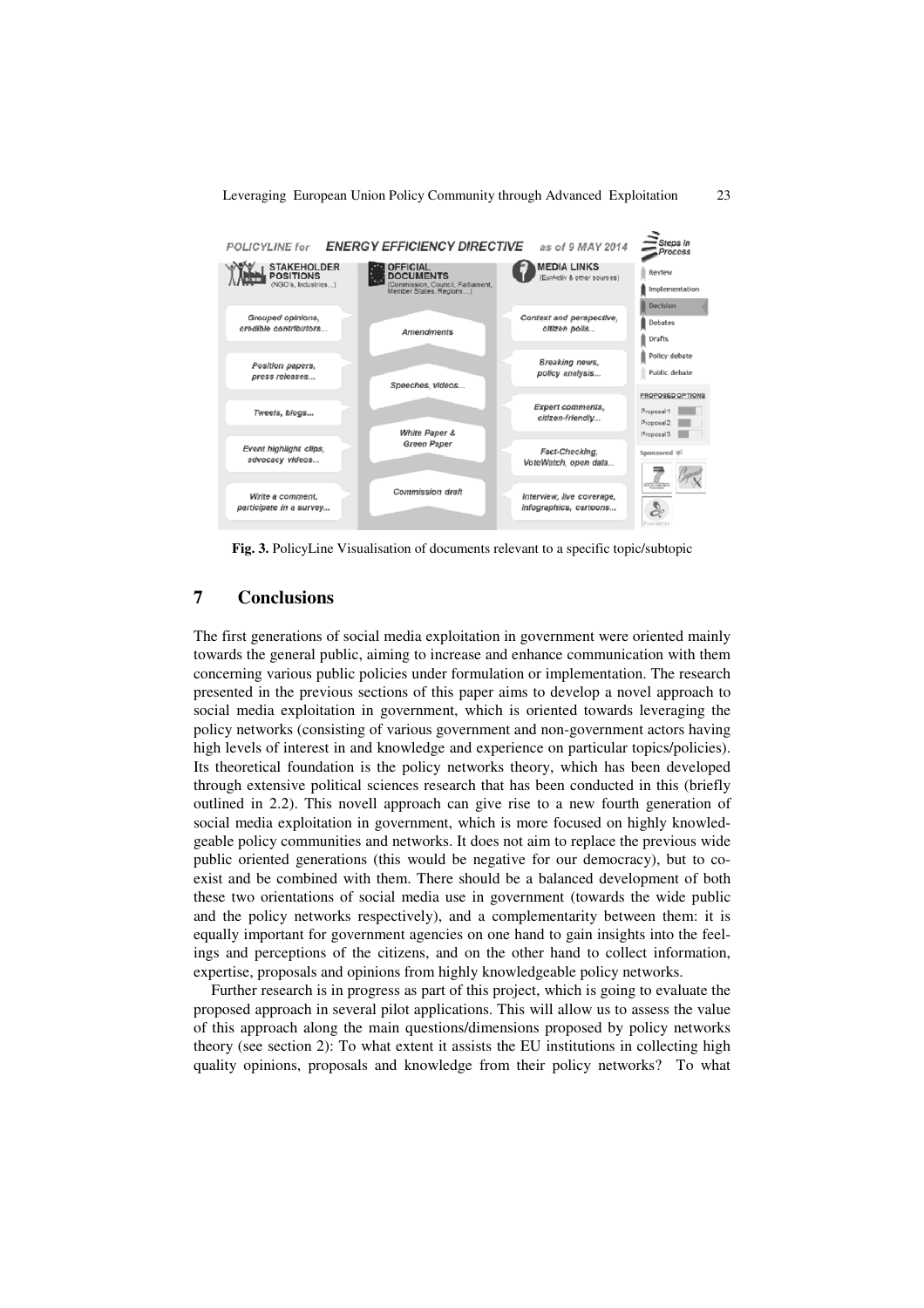extent it is useful for sensing changes in their external context, for designing and implementing the required policy changes, and in general for increasing the dynamic capabilities of EU institutions ? Also, to what extent it is assists the EU policy stakeholders in collecting opinions, proposals and knowledge and promoting their own ?

#### **References**

- 1. Bertot, J.C., Jaeger, P.T., Grimes, J.M.: Promoting transparency and accountability through ICTs, social media, and collaborative e-government. Transforming Government: People, Processand Policy 6(1), 78–91 (2012)
- 2. Bonsón, E., Torres, L., Royo, S., Flores, F.: Local e-government 2.0: Social media and corporate transparency in municipalities. Government Information Quarterly 29, 123–132 (2012)
- 3. Chun, S.A., Luna Reyes, L.F.: Editorial Social media in government. Government Information Quarterly 29, 441–445 (2012)
- 4. Margo, M.J.: A Review of Social Media Use in E-Government. Administrative Sciences 2(2), 148–161 (2012)
- 5. Criado, J.I., Sandoval-Almazan, R., Gil-Garcia, J.R.: Government innovation through social media. Government Information Quarterly 30, 319–326 (2013)
- 6. Charalabidis, Y., Loukis, E.: Participative Public Policy Making Through Multiple Social Media Platforms Utilization. International Journal of Electronic Government Research 8(3), 78–97 (2012)
- 7. Ferro, E., Loukis, E., Charalabidis, Y., Osella, M.: Policy Making 2.0: From Theory to Practice. Government Information Quarterly 30(4), 359–368 (2013)
- 8. Ferro, E., Loukis, E., Charalabidis, Y., Osella, M.: Analyzing the Centralised Use of Multiple Social Media by Government from Innovations Diffusion Theory Perspective. In: Wimmer, M.A., Tambouris, E., Macintosh, A. (eds.) ePart 2013. LNCS, vol. 8075, pp. 95–108. Springer, Heidelberg (2013)
- 9. Wandhöfer, T., Taylor, S., Alani, H., Joshi, S., Sizov, S., Walland, P., Thamm, M., Bleier, A., Mutschke, P.: Engaging Politicians with Citizens on Social Networking Sites: The WeGov Toolbox. International Journal of Electronic Government Research 8(3), 22–43 (2012)
- 10. Bekkers, V., Edwards, A., de Kool, D.: Social media monitoring: Responsive governance in the shadow of surveillance? Government Information Quarterly 30(4), 335–342 (2013)
- 11. Charalabidis, Y., Loukis, E., Androutsopoulou, A., Karkaletsis, V., Triantafillou, A.: Passive Crowdsourcing in Government Using Social Media. Transforming Government: People, Process and Policy 8(2) (2014)
- 12. Loukis, E., Charalabidis, Y., Androutsopoulou, A.: An Analysis of Multiple Social Media Consultations in the European Parliament from a Public Policy Persepctive. In: European Conference on Information Systems (ECIS), Tel Aviv, Israel (2014)
- 13. Xenakis, A., Androutsopoulou, A., Koutras, C., Charalabidis, Y., Loukis, E.: Description of the NOMAD Evaluation Methodology – Deliverable 7.3 (2014)
- 14. Chryssochoou, D.: Democracy and the European polity. In: Cini, M. (ed.) European Union Politics, 2nd edn., Oxford University Press, Oxford (2007)
- 15. Tapscott, D.: Government 2.0: Rethinking Government and Democracy for the Digital Age. In: Gøtze, J., Pedersen, C.B. (eds.) State of the eUnion - Government 2.0 and Onwards. AuthorHouse, Copenhagen (2009)